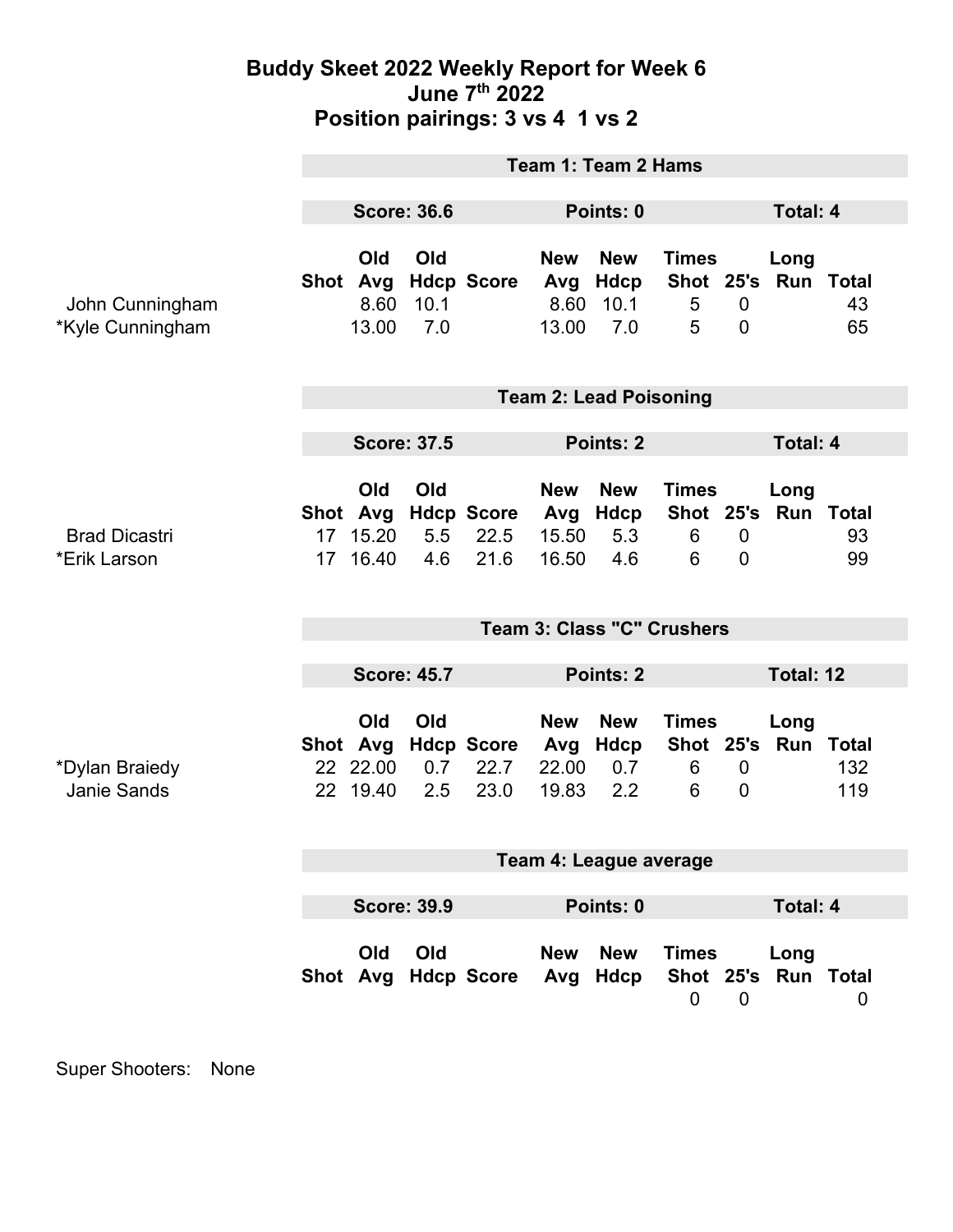## **Buddy Skeet 2022 Weekly Report for Week 6 June 7th 2022 Position pairings: 3 vs 4 1 vs 2**

## **Buddy Skeet 2022 Team Standings through week 6**

|        | <b>Team 3 Class "C" Crushers</b> | 12.0 | <b>WINNER OF THE FIRST 3RD</b> |
|--------|----------------------------------|------|--------------------------------|
|        | Team 4 League average            | 4.0  |                                |
| Team 2 | <b>Lead Poisoning</b>            | 4.0  |                                |
| Team 1 | Team 2 Hams                      | 4.0  |                                |